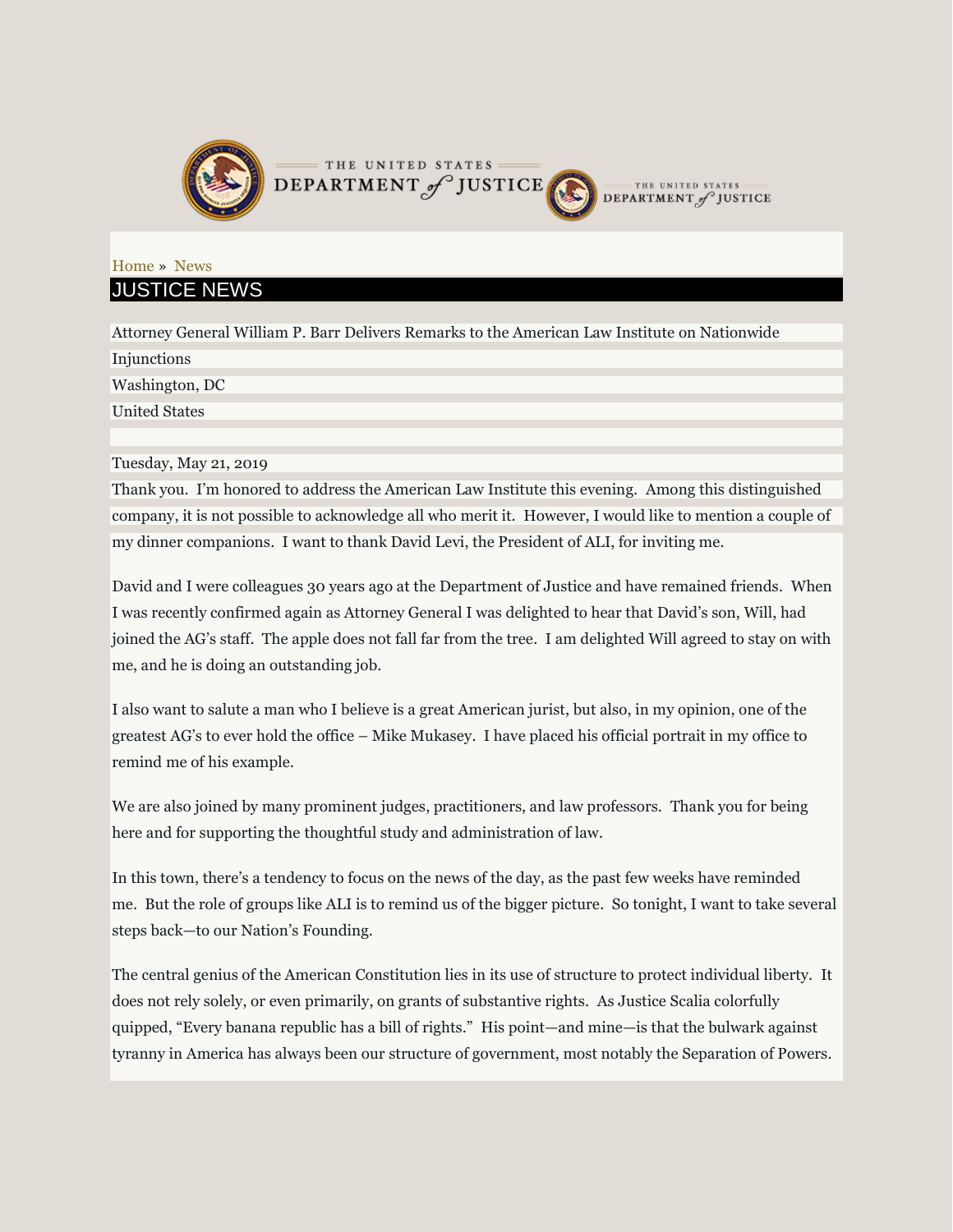These days, clashes between Congress and the Executive steal the headlines. I know that all too well. But clashes between the Judiciary and the Political Branches are just as weighty.

While the Framers had concerns about an unelected Judiciary encroaching on the prerogatives of the Political Branches, Hamilton promised in Federalist 78 that the least democratic branch would also be the "least dangerous" branch because courts have "no influence over either the sword or the purse … neither force nor will, but merely judgment." Today, that assurance does not instill much confidence. We have seen over time an expansion of judicial willingness to review executive action. Then, combine that with the strategies of sophisticated public-interest lawyers and the aggressive practices of some courts, such as the novel and growing use of nationwide injunctions. The legal community and the broader public should be more concerned, particularly about this trend of nationwide injunctions.

Tonight, I wish to discuss some of the reasons why. Let me start with perhaps the most remarkable example: the ongoing litigation over the DACA (or Deferred Action for Childhood Arrivals) program.

You all know the basic backstory. It starts with the DREAM Act, which would provide legal status to certain aliens noncitizens who came to the United States as minors. Congress has never passed it, but one bill known as the American DREAM and Promise Act has garnered wide support and if passed into law, would create a permanent solution for "DREAMers", DED holders and TPS holders. But i

In 2012, the Obama Administration announced the DACA program. DHS issued a policy memorandum that allowed certain noncitizens who entered the United States before the age of sixteen, are currently in school or graduated, and meet other policy requirements to request for a type of prosecutorial discretion known as "deferred action." , under which DHS assumed a non-enforcement posture and extended Pursuant to a regulation published in 1981 under the Ronald Reagan administration, those granted deferred action may apply for work authorization with USCIS if they can show economic necessity. *See* 8  $C.F.R. 274.12(c)(14)$ . to those covered by the proposed DREAM Act. That policy was controversialhugely successful and has allowed thousands of DACA holders to contribute to the U.S. economy and educational institutions. *See e.g.,* [https://www.americanprogress.org/press/release/2018/08/15/454807/release](https://www.americanprogress.org/press/release/2018/08/15/454807/release-daca-recipients-growing-economic-educational-gains-stake-daca-faces-serious-threat-yet/)[daca-recipients-growing-economic-educational-gains-stake-daca-faces-serious-threat-yet/](https://www.americanprogress.org/press/release/2018/08/15/454807/release-daca-recipients-growing-economic-educational-gains-stake-daca-faces-serious-threat-yet/) . It used prosecutorial discretion, a tool that has been part of the immigration system for decades. *See e.g.,*  www.beyonddeportation.com The legal authority for prosecutorial discretion and deferred action in particular is well established. In section 103 of the Immigration and Nationality Act (INA), Congress delegated to DHS the authority to make prosecutorial discretion decisions. Various other sections of the INA also identify "deferred action" by name. to implement an unenacted statute, and many Some argued that it exceeded Executive authority, but scholars and government attorneys familiar with the INA, including more than 100 law professors intimately familiar with the content and contours of immigration law have defended the legal authority of DACA. *See e.g.,* 

https://pennstatelaw.psu.edu/sites/default/files/documents/pdfs/Immigrants/LawProfLetterDACAFinal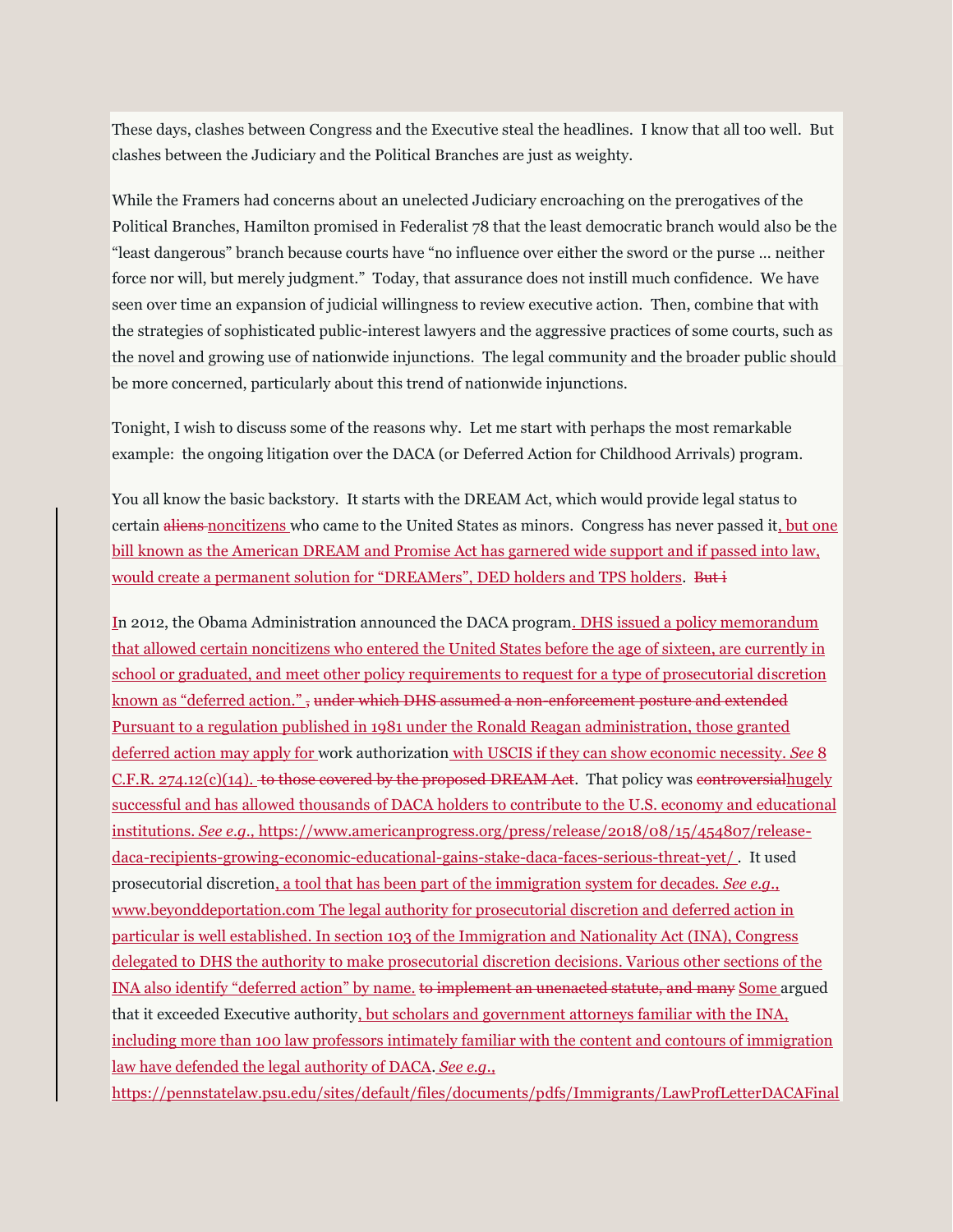8.13.pdf Years after DACA was implemented, sSeveral States, led by Texas, obtained a nationwide injunction against extended versions of thea never operational policy known as DAPA and extended version of DACA—which resulted in a 4-4 deadlock at an equally divided Supreme Court. affirmed. The Supreme Court never reached a decision on the merits of DAPA or DACA +, never reached a decision on the injunction, and perhaps most importantly, made no legal conclusions about DACA. To date, no court has found DACA to be unconstitutional and for good reason- DACA is supported by a rich legal history foundation.—and they threatened to challenge DACA itself.

But in 2017, the Trump Administration announced that it would wind downend DACA. That decision was also controversial, and also legally flawed. though nNo one seriously contends that DACA is required by law, but courts have concluded that DACA cannot be terminated without an articulated reason. To uphold the rule of law, t-Two district judges in California and New York have nevertheless-issued nationwide injunctions against the rescission—that is, effectively requiring the government to reinstate DACA notwithstanding the President's contrary exercise of discretion. Two circuit courts of appeals have also concluded that the administration's end of DACA was arbitrary under administrative law. Appeals have been ongoing for nearly a year-and-a-half, but the injunctions remain in place.

This saga highlights a number of troubling consequences of the rise of nationwide injunctions and consequences of living in a country with "checks and balances.":

First, these nationwide injunctions have frustrated presidential policy for most of the President's term with no clear end in sight. We are more than halfway through the President's term, and the Administration has not been able to rescind the signature immigration initiative of the last Administration.  $E_7$  even though the creation of DACA it resteds entirely on executive discretion, the act by the current administration to end DACA without a reason poses serious legal problems. The Justice Department has tried for more than a year to get the Supreme Court to review the lower-court decisions ordering us to continue to acceptkeep DACA requests from those who have ever held DACA in the past. We have gone to the Supreme Court before a decision was even made by the appellate courtsin place. But the Court has not granted any of those requests, and they languish on its Conference docket. Unless the Court acts quickly and decisively, we are unlikely to see a decision before mid-2020 at the earliest—that is, right before the next presidential election. It is hard to imagine a clearer example of the stakes of nationwide injunctions and the uncertainty 800,000 DACA recipients and their families face every day without compassion by the administration or a legislative solution.

Second, these injunctions have injected the courts into the political process. The first injunction from the Northern District of California came down on January 9, 2018, in the middle of high-profile legislative discussions. Hours earlier that same day, President Trump allowed cameras into the Cabinet Room to broadcast his negotiations with bipartisan leaders from both Houses of Congress over the DREAM Act, border security, and broader immigration reform. Of course, once a district judge forced the Executive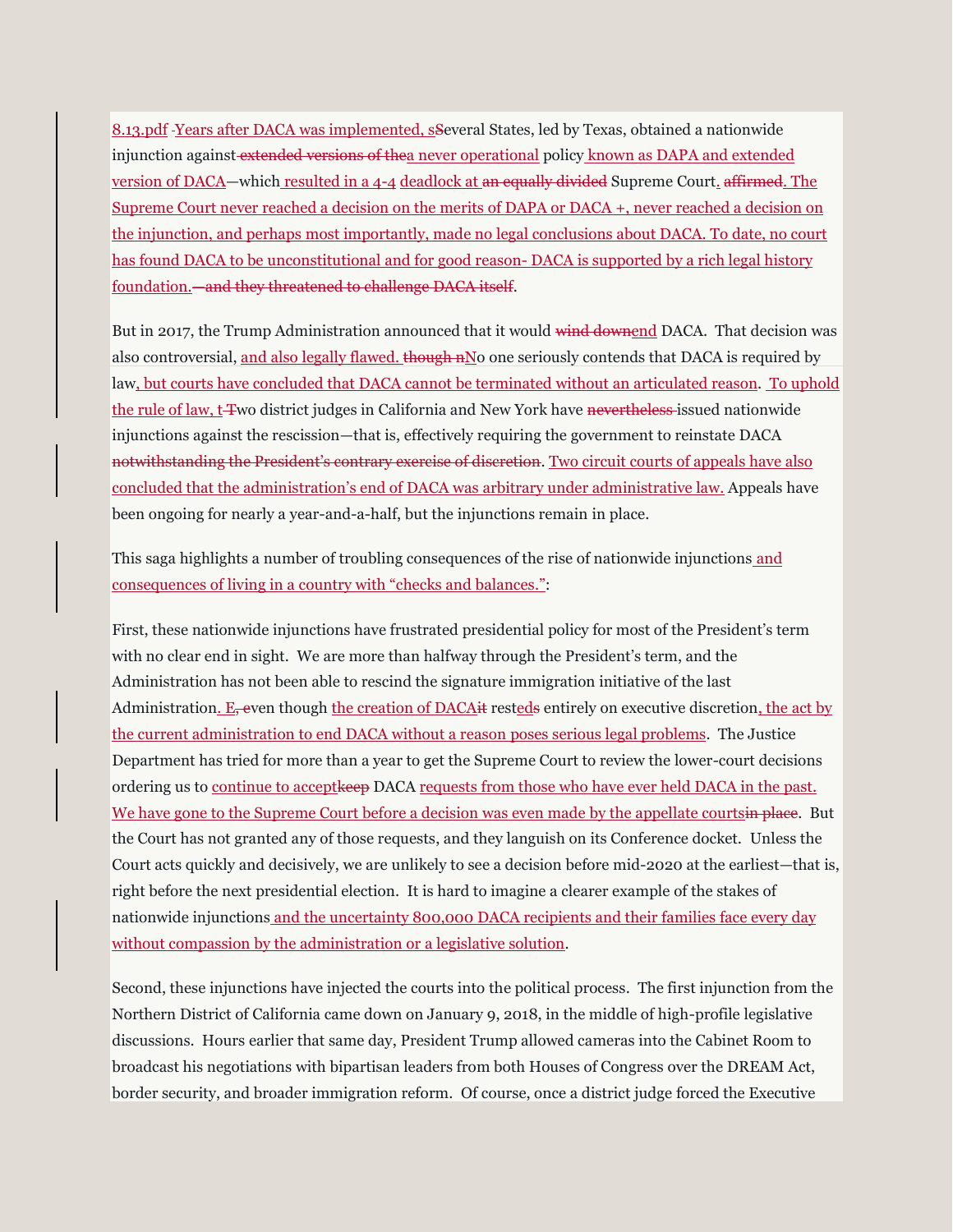Branch to maintain DACA nationwide for the indefinite future, the President lost much of his leverage in negotiating with congressional leaders who wanted him to maintain DACA nationwide for the indefinite future. Unsurprisingly, those negotiations did not lead to a deal.

So, what have these nationwide injunction wrought? Dreamers remain in limbo, the political process has been pre-empted, and we have had over a year of bitter political division that included a government shutdown of unprecedented length. Meanwhile, the humanitarian crisis at our southern border persists, while legislative efforts remain frozen as both sides await the courts' word on DACA and other immigration issues.

Third and finally, these nationwide injunctions inspire unhealthy litigation tactics. Last May, Texas and others sued for a nationwide injunction against the DACA policy—in essence, to enjoin the government from complying with the other nationwide injunctions. These States were fighting fire with fire. For their Attorneys General as advocates, that is understandable. But if we consider how things ought to work, it is perverse. Rather than an orderly pattern of litigation in which the Government loses some cases and wins others, with issues percolating their way through the appellate courts, we have an inter-district battle fought with all-or-nothing injunctions.

Fortunately, Judge Hanen spared us the pain of dueling injunctions. Judge Hanen was also concerned about the significant delay by the plaintiffs in bringing a lawsuit and the significant hardship an end to DACA bring. "He noted the delay by the plaintiff states to bring a legal challenge to DACA and the consequential interests at stake. In his critique of this delay, Judge Hanen remarked "Here, the egg has been scrambled. To try to put it back int the shell with only a preliminary injunction record, and perhaps at great risk to many, does not make sense nor serve the best interests of this country." Unfortunately, however, the new *status quo* of a DACA policy supported only by injunction has persisted.

While the DACA case provides a stark example of the trend in nationwide injunctions, at this point, it is hardly an outlier. Since President Trump took office, federal district courts have issued 37 nationwide injunctions against the Executive Branch. That's more than one a month. By comparison, during President Obama's first two years, district courts issued two nationwide injunctions against the Executive Branch, both of which were vacated by the Ninth Circuit. And according to the Department's best estimates, courts issued only 27 nationwide injunctions in all of the 20th century.

Some say this proves that the Trump Administration is lawless. Not surprisingly, I disagree. And I would point out that the only case litigated on the merits in the Supreme Court—the so-called "travel ban" challenge—ended with President's policy being upheld. But my aim today is not to debate the merits of any particular policy; it is to discuss the improper use of nationwide injunctions against policies of all stripes. Specifically, aside from the particular oddities of the DACA case, I want to highlight five ways in which nationwide injunctions are inconsistent with our American legal system.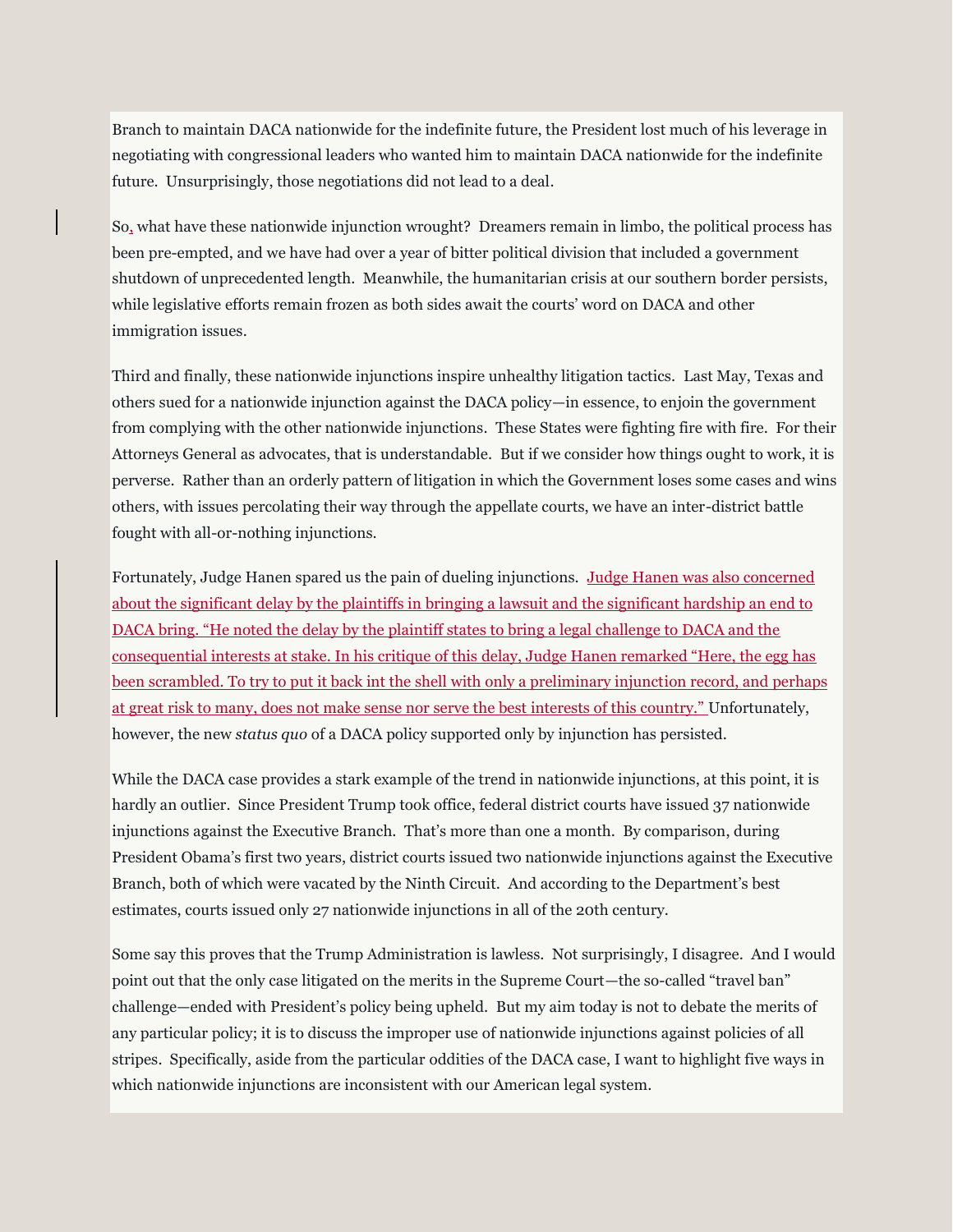First, and most fundamentally, nationwide injunctions violate the Separation of Powers. Article III vests federal courts with "the judicial power" to decide "Cases" or "Controversies." As the Supreme Court has instructed, that means concrete disputes among individual parties. In the words of Chief Justice Marshall in *Marbury* v. *Madison*, "the province of the Court is solely to decide on the rights of individuals, not to inquire how the Executive or Executive officers perform duties in which they have a discretion."[3]

Limiting judicial power to resolving concrete disputes between parties, rather than conducting general oversight of the Political Branches, ensures that courts do not usurp their policymaking functions. This limitation also grows out of the English system of equity, which limited relief in a given case to the parties before the court. As explained by the ALI's First Restatement of Judgments, published in 1942, the English equity system was a system of "personal justice." As Professor Samuel Bray wrote, this means that "an injunction would restrain the defendant's conduct vis-à-vis the plaintiff, not vis-à-vis the world."

This inherited tradition from the English courts is not just a matter of inertia; it is baked into the Article III's vesting of federal courts with "the judicial power" to resolve "cases" or controversies." As Justice Scalia succinctly put it, "[t]he judicial power as Americans have understood it (and their English ancestors before them) is the power to adjudicate, with conclusive effect, disputed government claims (civil or criminal) against private persons, and disputed claims by private persons against the government or other private persons." Justice Frankfurter likewise described Article III as providing "merely the outlines of what were to [the Founding generation] the familiar operations of the English judicial system  $\dots$ ."

Consistent with that understanding, federal courts do not appear to have issued any nationwide injunctions during the first 175 years of the Republic. The first documented nationwide injunction issued in 1963 from the D.C. Circuit. The absence of nationwide injunctions does not reflect an unwillingness to issue injunctions against the government. Quite the contrary. In 1937, one of my predecessors—Attorney General Homer Cummings—reported that lower courts had issued thousands of injunctions against New Deal programs. But, in keeping with the unbroken English tradition and two centuries of American law, those injunctions bound the government only with respect to the parties to those cases. The government continued to enforce New Deal programs against others. For example, Cummings reported that courts issued more than 1,600 injunctions against a particular agricultural tax, but the government still collected it from more than 71,000 non-challengers. Even then, the subsequent Attorney General Robert Jackson described the Judiciary's reaction as "reckless, partisan, and irresponsible. We can only imagine what he would say today.

The novel approach taken by some district courts over the past few years reflects a departure not only from the historically settled limitations of Article III, but also from our traditional understanding of the role of courts. Courts issuing nationwide injunctions often describe themselves as "striking down" or "invalidating" a law. Although we have probably all used such terms as shorthand, the truth is that courts have no authority to "strike down" laws. In our system, they resolve only disputes between parties. As the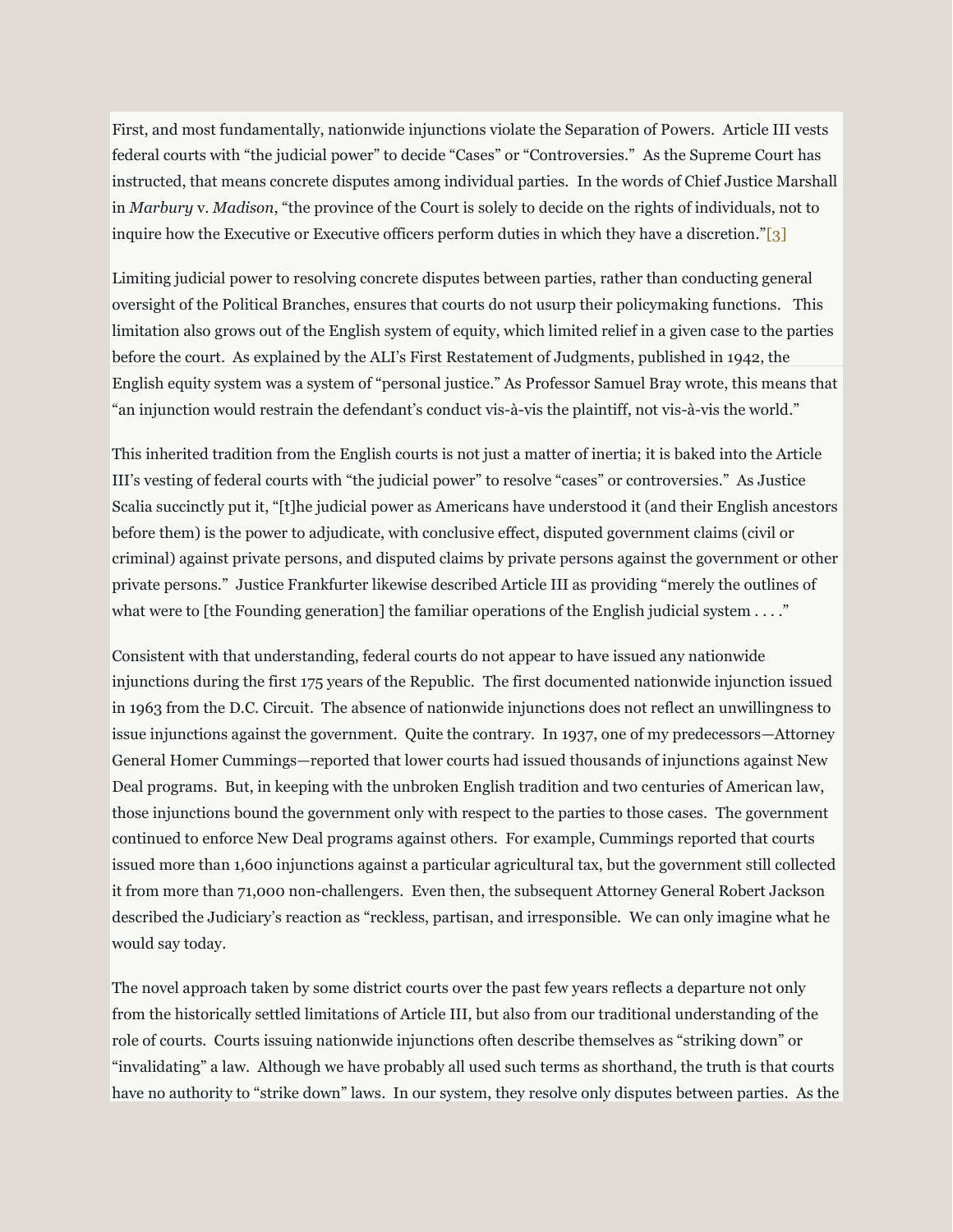Supreme Court explained almost a century ago in *Massachusetts* v. *Mellon*, a court may enjoin "not the execution of the statute, but the acts of the official." As one commentator has explained, a court has no power to issue a "writ of erasure," striking a statute from the books.

This might sound like a semantic point, but it goes to the heart of the problem. Courts at the Founding understood their role as addressing only the rights of the parties before them. And if they disregarded a statute or executive policy in the name of "judicial review," it was only because they were bound to apply the higher law of the Constitution. But today, courts pass judgment on laws or executive actions bounded only by judicial doctrines of "deference." Assuming the role of gatekeeper, a judge acts as a one-man Council of Revision. That not only embraces a judicial role that the Framers rejected, but also diminishes the constitutional prerogatives of Congress and the Executive.

Second, nationwide injunctions inflate the role of individual district judges within the Judiciary. The Constitution empowers Congress to create lower federal courts, and in designing a system of 93 judicial districts and 12 regional circuits, Congress set clear geographic limits on lower-court jurisdiction. In our system, district-court rulings do not bind other judges, even other judges in the same district. This system has many virtues. It creates checks and balances within the judiciary itself and encourages what former D.C. Circuit Judge Harold Leventhal called "percolation"—the process by which many lower courts offer their views on a legal issue before higher courts resolve it. This process of percolation is not just a good idea; it is the very embodiment of our common-law tradition. In that great tradition, governing legal principles emerge from a scatter-shot of precedent that involves multiple cases, over many years, decided by multiple judges working through legal issues and refining their views.

When a nationwide injunction issues against the government, it short-circuits that process. Because such injunctions prevent enforcement against anyone anywhere, they overshadow related litigation in other courts. After all, even if the government prevails in every other case, a nationwide injunction still prevents all enforcement. It thus gives a single judge the unprecedented power to render irrelevant the decisions of every other jurisdiction in the country.

These are not hypothetical occurrences. In litigation over the President's policy on transgender military service, the government won a major victory in the D.C. Circuit. Yet because district courts in California and Washington had enjoined the policy nationwide, the D.C. Circuit's decision had no practical effect; the government could not implement the policy until the Supreme Court granted a stay. That is not the only example. The Ninth Circuit recently ordered briefing on whether a nationwide injunction from a Pennsylvania district court mooted the appeal of an injunction from within the Ninth Circuit. Giving a single district judge such outsized power is irreconcilable with the structure of our judicial system.

Nationwide injunctions not only allow district courts to wield unprecedented power, they also allow district courts to wield it asymmetrically. When a court denies a nationwide injunction, the decision does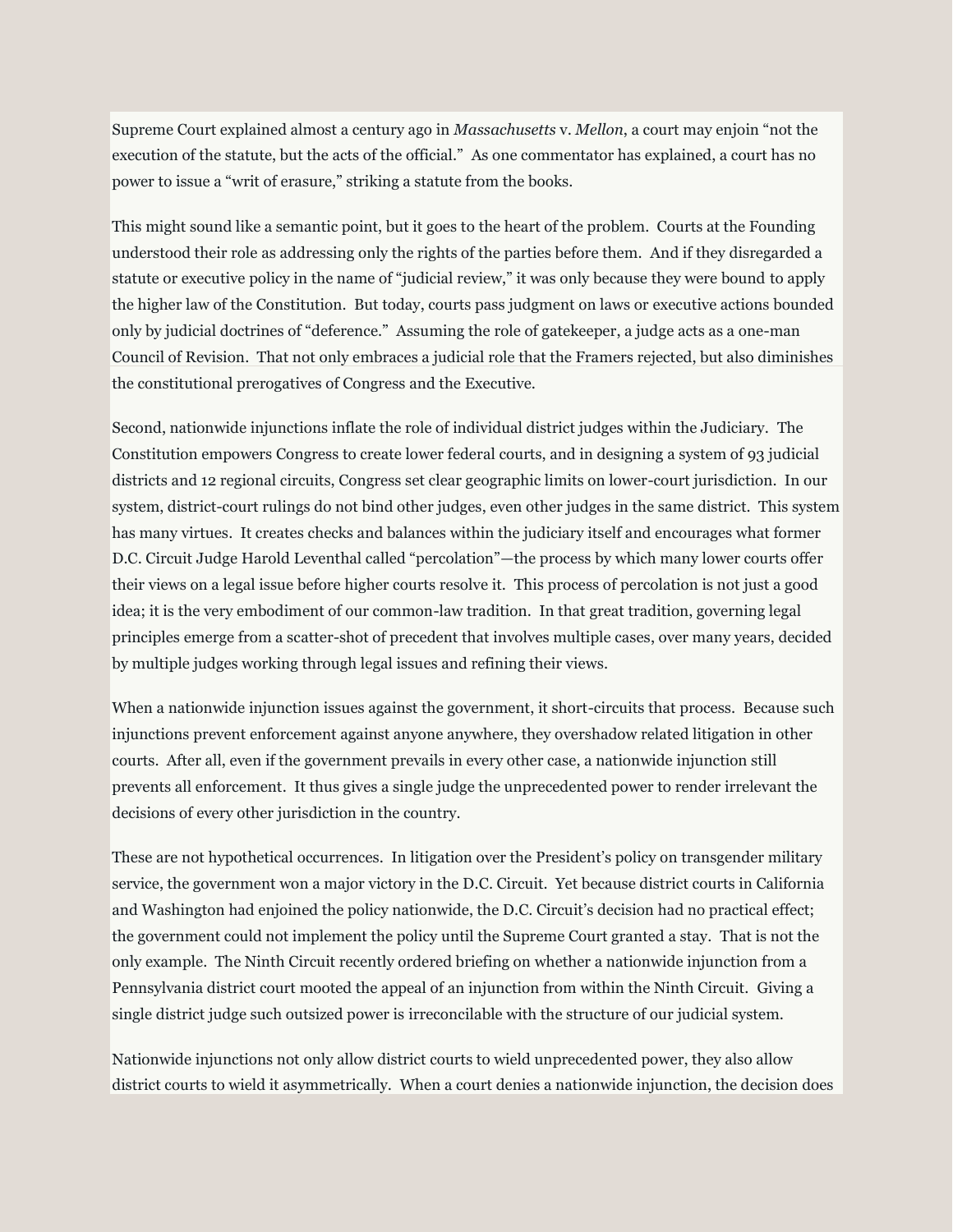not affect other cases. But when a court grants a nationwide injunction, it renders all other litigation on the issue largely irrelevant. Think about what that means for the Government. When Congress passes a statute or the President implements a policy that is challenged in multiple courts, the Government has to run the table—we must win every case. The challengers, however, must find only one district judge—out of an available 600—willing to enter a nationwide injunction. One judge can, in effect, cancel the policy with the stroke of the pen.

No official in the United States government can exercise that kind of nationwide power, with the sole exception of the President. And the Constitution subjects him to nationwide election, among other constitutional checks, as a prerequisite to wielding that power. Even the Chief Justice of the United States must convince at least four of his colleagues to bind the Federal Government nationwide.

Third, nationwide injunctions undermine public confidence in the Judiciary. When a single judge can freeze policies nationwide, it is not hard to predict what plaintiffs will do. In Professor Bray's memorable phrase, they "shop 'til the statute drops." Requests for nationwide injunctions thus flooded Texas district courts in the Obama Administration, while similar requests have landed in California and New York in the Trump Administration. I am not here to question any judge's motivation. But even assuming all good faith, the appearance of forum shopping is inescapable and damaging to the ideal of an impartial judiciary. The consequences will be far-reaching and could include politicizing the district-court confirmation process in ways similar to what we have seen for the Courts of Appeals and Supreme Court. We should not want that to happen.

Fourth, nationwide injunctions create unnecessary and unhelpful emergencies. When a nationwide injunction constrains a significant executive policy, the Justice Department has little choice but to seek emergency relief. No one benefits from emergency litigation—not the Government, not the plaintiffs, not the courts. But the alternative is for the Government to wait months or years for appeals to run their course before the Executive may implement its policy at all.

Finally, nationwide injunctions conflict with the litigation system that Congress chosen mechanisms for aggregate litigation. One of the few potential defenses of nationwide injunctions is that they promote uniformity. Of course we value uniformity in our legal system. But we already have ways to achieve it usually, through review by the Supreme Court on a writ of certiorari after an issue has percolated through the lower courts. When the Supreme Court issues a nationwide ruling in that posture, we have more confidence in it due to the preceding efforts of the lower courts. Nationwide injunctions turn that process on its head. They treat the first case as if it will be the last.

Congress and the Federal Rules Committee have also designed mechanisms for aggregate litigation where appropriate, but none authorizes a nationwide injunction. Consider Federal Rule of Civil Procedure 23, which allows plaintiffs to bring a class action on behalf of unnamed parties, sometimes across the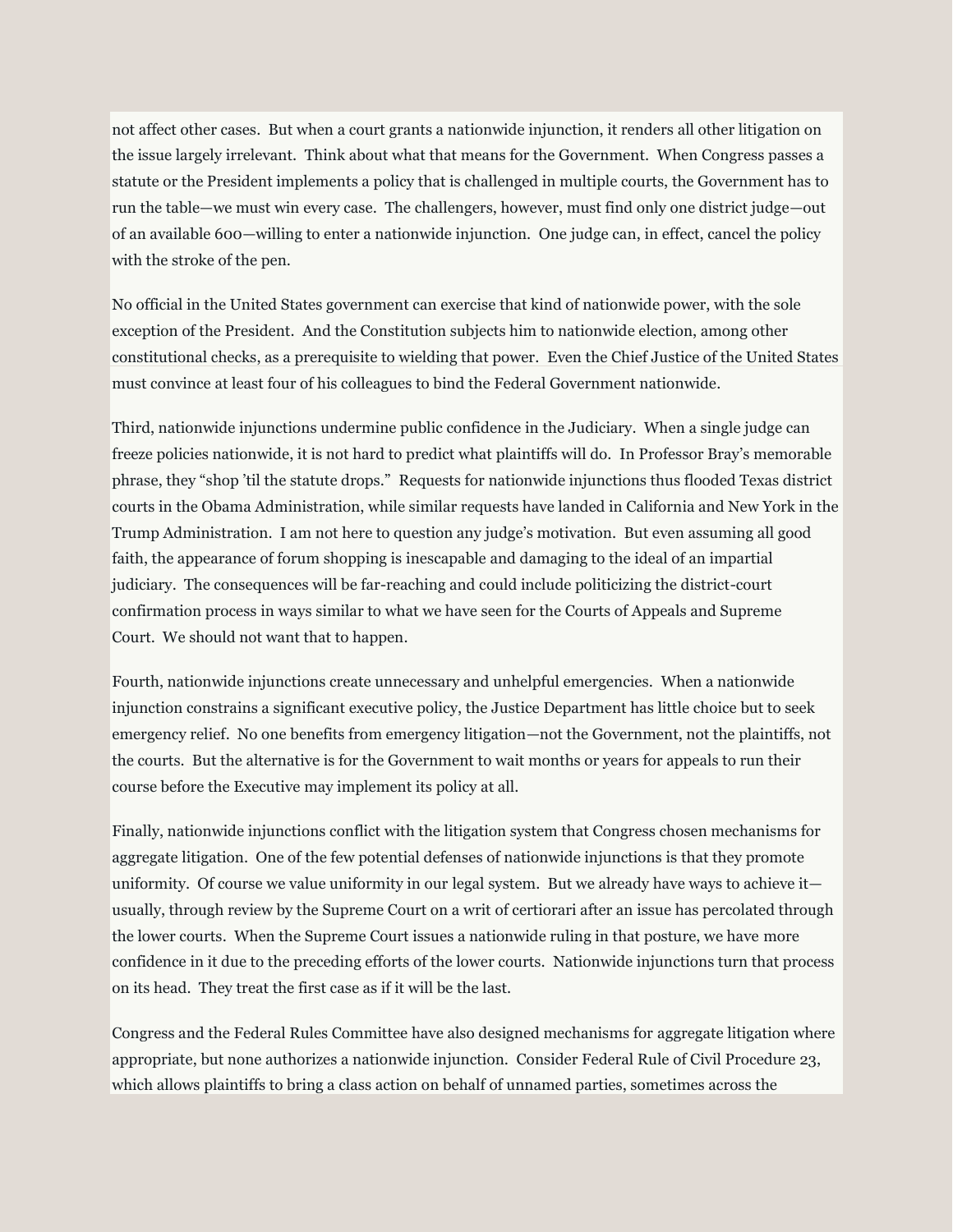nation. Still, they must meet a series of procedural and substantive requirements, including that class members share typical claims and that the named plaintiffs will adequately represent absent class members. The rules also provide in many cases for absent class members to receive notice of the action and the opportunity to opt out. Members of the class are also generally bound by the district court's judgment and precluded from relitigating in a different court. Nationwide injunctions do not work that way.

ALI bears some small measure of blame. The commentary of *The Principles of the Law of Aggregate Litigation*, published in 2010, states that "[l]itigation seeking prohibitory or declaratory relief against a generally applicable policy or practice is already aggregate litigation in practice, because the relief that would be given to an individual claimant is the same as the relief that would be given to an aggregation of such claimants." Not only is the comma before "because" a grammatical sin, but we all know that precision about procedure and the limitations of precedent matters. They should not be so easily elided.

\* \* \*

To end where I began, I raise the problem of nationwide injunctions as a matter not of partisanship, but the rule of law. One can easily imagine a future Administration's policies—say, on climate change or employee rights—freezing under nationwide injunctions for years on end. Imagine, for example, if a new Administration were to abandon a "zero tolerance" policy on immigration offenses only to see a district court order it back in place. One could draw up countless other scenarios.

I do not want to see any of them. Nationwide injunctions undermine the democratic process, depart from history and tradition, violate constitutional principles, and impede sound judicial administration, all at the cost of public confidence in our institutions and particularly in our courts as apolitical decisionmakers dispassionately applying objective law.

The Justice Department will continue to oppose nationwide injunctions, as we have across administrations of different ideological perspectives. I hope you will make your voices heard on this issue too. At a time of deep differences on so many legal and policy issues, this is one area where lawyers and citizens should agree.

Thank you for the invitation to speak tonight and for all you do for the legal profession.

| <b>Speaker:</b>                      |
|--------------------------------------|
|                                      |
| <b>Attorney General William Barr</b> |
|                                      |
| Component(s):                        |
|                                      |
| Office of the Attorney General       |
|                                      |

**RELATED LINKS** 

*Updated May 22, 2019*